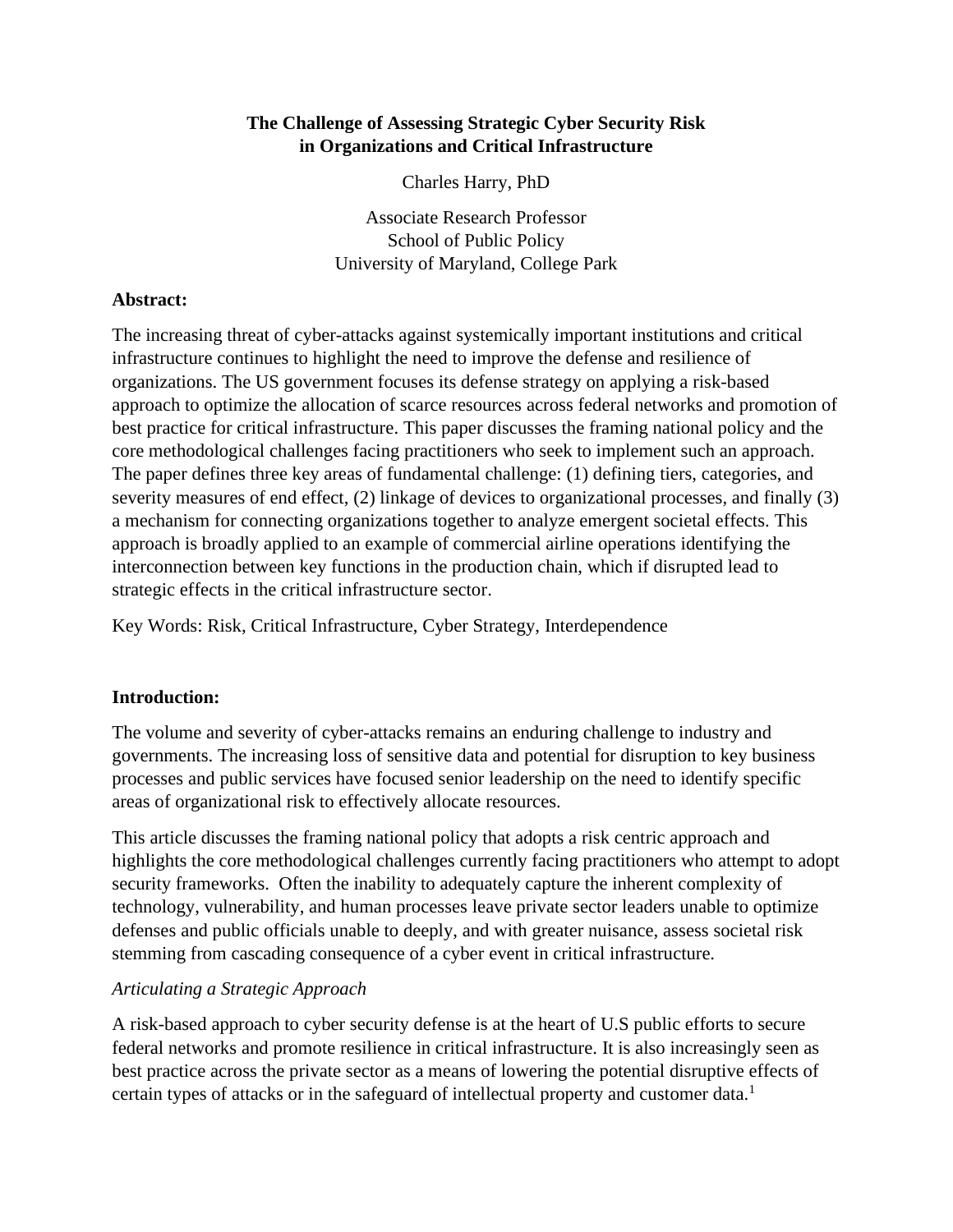The US 2018 National Cybersecurity Strategy articulates four main pillars of action, specifically highlighting defense in two key areas: protecting federal networks and promoting the defense of critical infrastructure. <sup>2</sup> Much of this view is also supported by the recently released US Cyberspace Solarium Commission report, a bi-partisan effort focused on further refining future efforts to promote broader protection from cyber-attacks by denying benefits to threat actors as part of a concept of layered deterrence.<sup>3</sup> Reducing benefits to threat actors is focused on optimizing resources in the defense in key areas of importance that broadly align with the administration's strategic efforts.

First, the US government emphasizes a risk based approach in the defense of federal networks, mandating the need for department Chief Information Officers (CIO) to align IT investments with their assessment of mission risk.<sup>4</sup> The change in approach now directly holds agency and department leaders accountable for the defense of their networks which support critical services. Executive branch guidance serves to complement existing federal requirements that require compliance among agencies and departments within several activity areas defined in the E-Government Act of 2002<sup>5</sup> with updated guidance found in the Federal Information Security Modernization Act (FISMA) of 2014.<sup>6</sup>

US strategy also highlights the needs to align risk based approaches in the defense of US critical infrastructure, noting "The Administration will develop a comprehensive understanding of national risk ....<sup>47</sup> With over 85% of the nation's critical infrastructure owned and operated by the private sector<sup>8</sup>, the US government has emphasized the need to collaborate with industry to ensure a broader level of protection for essential services against a growing volume and severity of cyber-attacks. Recent attacks against Supervisory Control and Data Acquisition (SCADA) systems including compromise of systems in Saudi Arabian energy infrastructure<sup>9</sup> and the notification of a gas pipeline disruption by the Cyber and Infrastructure Security Agency  $(CISA)^{10}$  emphasize the growing threat cyber-attacks represent. The Trump administration adopts existing definitions and sector assignment, <sup>11</sup> but expands broadly in two key areas. First, the administration uniformly adopts a more centralized and uniform approach to cyber security across the executive branch.<sup>12</sup> Second, the administration expands the use of specific security frameworks that seek to improve the defense of critical systems from cyber-attack.<sup>13</sup>

To implement risk assessment and management programs both for federal networks as well as critical infrastructure, government agencies and departments are required by executive order<sup>14</sup> to align with the National Institute of Standards and Technology (NIST) Cyber Security Framework (CSF)<sup>15</sup>. The NIST CSF serves as broad guidance aligned within five key functional areas: Identify, Protect, Detect, Respond, and Recover. Within the Identify function, the NIST CSF identifies Risk Assessment (ID.RA) and management (ID.RM) activities as key elements in a comprehensive cyber security program.<sup>16</sup> Within these specific set of activities the NIST CSF adopts principles and guidance from other frameworks and security control lists such as ISACA's Control Objectives for Information Technologies (COBIT), or the International Organization for Standardization (ISO) 27000 series.

The national policies and subsequent cyber security frameworks are at the heart of public sector efforts to secure federal systems and promote greater security in critical infrastructure. They have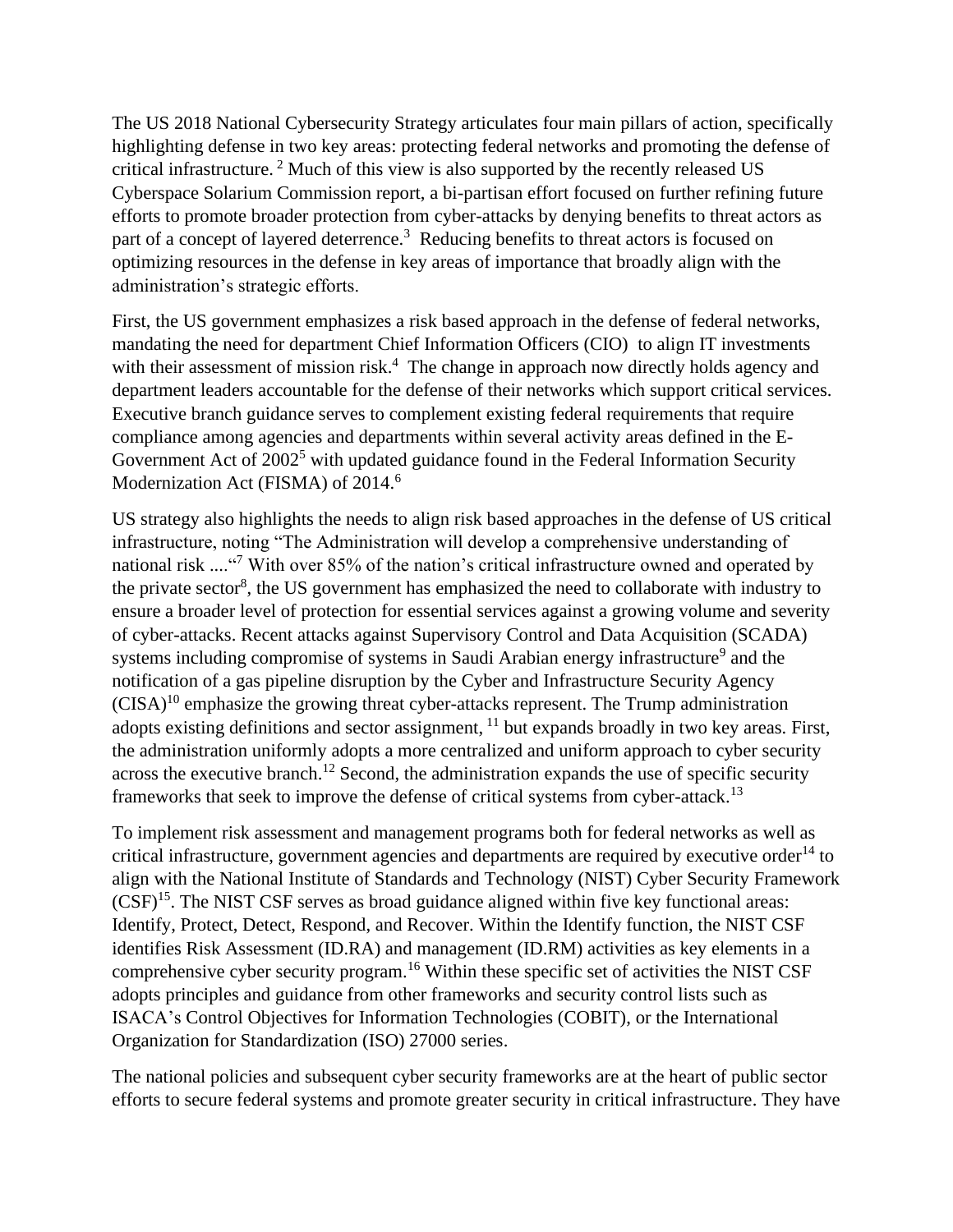also increasingly become identified for use by the private sector and generally are essential guidance in developing mature security programs across industries. In one industry survey, over 84% of organizations across a range of sectors and sizes responded they use an established security framework that incorporate a risk-based approach.<sup>17</sup>

## *The Challenge of Executing a Risk Based Approach*

The NIST CSF and associated documents provide general standards, guidelines, and bestpractices to manage cybersecurity-related risk.<sup>18</sup> It provides principles for systematic risk assessment, including:

- Assess the potential consequences that could result from specific threats.
- Assess the realistic likelihood of those threats to engineer the consequences identified.
- Assess the risk by asset, function, organization, and integrated risk between firms.
- Generate scenario-based use cases for estimating risk.

Actual risk assessment practices however fall short of these principles. International standards<sup>19</sup> and US policy<sup>20</sup> often recommend assessing consequences in terms of the effects on confidentiality, integrity, or availability of data, but that is a very limited way of conceptualizing damage that can be done by a cyber-attack. Standards and best practice documents do not specify a particular methodology for risk assessment and leave both the range of consequences and the metrics for estimation to be decided on an ad hoc basis complicating the ability compare across organizations or sectors.

There have been several efforts to develop industry-wide qualitative methods such as OCTAVE,<sup>21</sup> and one quantitative approach, Factor Analysis of Information Risk (FAIR),<sup>22</sup> is used by organizations in many different sectors. Both approaches direct users to input the effects of cyber-attacks with little guidance as to how that should be calculated. Analytical tools like OCTAVE and FAIR can help users begin to assess specific, often secondary effects, but by focusing attention on the costs of compromise to *individual* devices in an organization's IT network, they ignore potentially much larger consequences of a hacker-induced effect in an *interconnected* system such as the disruption to a military communication network or the ability of a city to process court proceedings.<sup>23</sup>

There does not currently appear to be a method or framework to assess the emergent consequence of an attacks on a single or set of devices in an organizational network with a critical infrastructure sector as a whole. In fact, the Department of Homeland Security (DHS) explicitly identifies this as an issue noting that "We lack integrated and scalable adoption and application of systemic risk assessment, resulting in ineffective and uncoordinated application of resources for cybersecurity. ".<sup>24</sup> DHS cites the underlying issue noting "systemic risk assessment is beset by underlying quantitative measurement difficulties which contribute to process adoption and application challenges". The inability to link device and organizational process with possible emergent sector effects remains the crux of the problem.

### *Organizing a Strategic Framework*

While risk centric approaches to cyber security are lauded and promoted as best practice, the methods of quantitatively assessing risk is woefully immature. The challenge in developing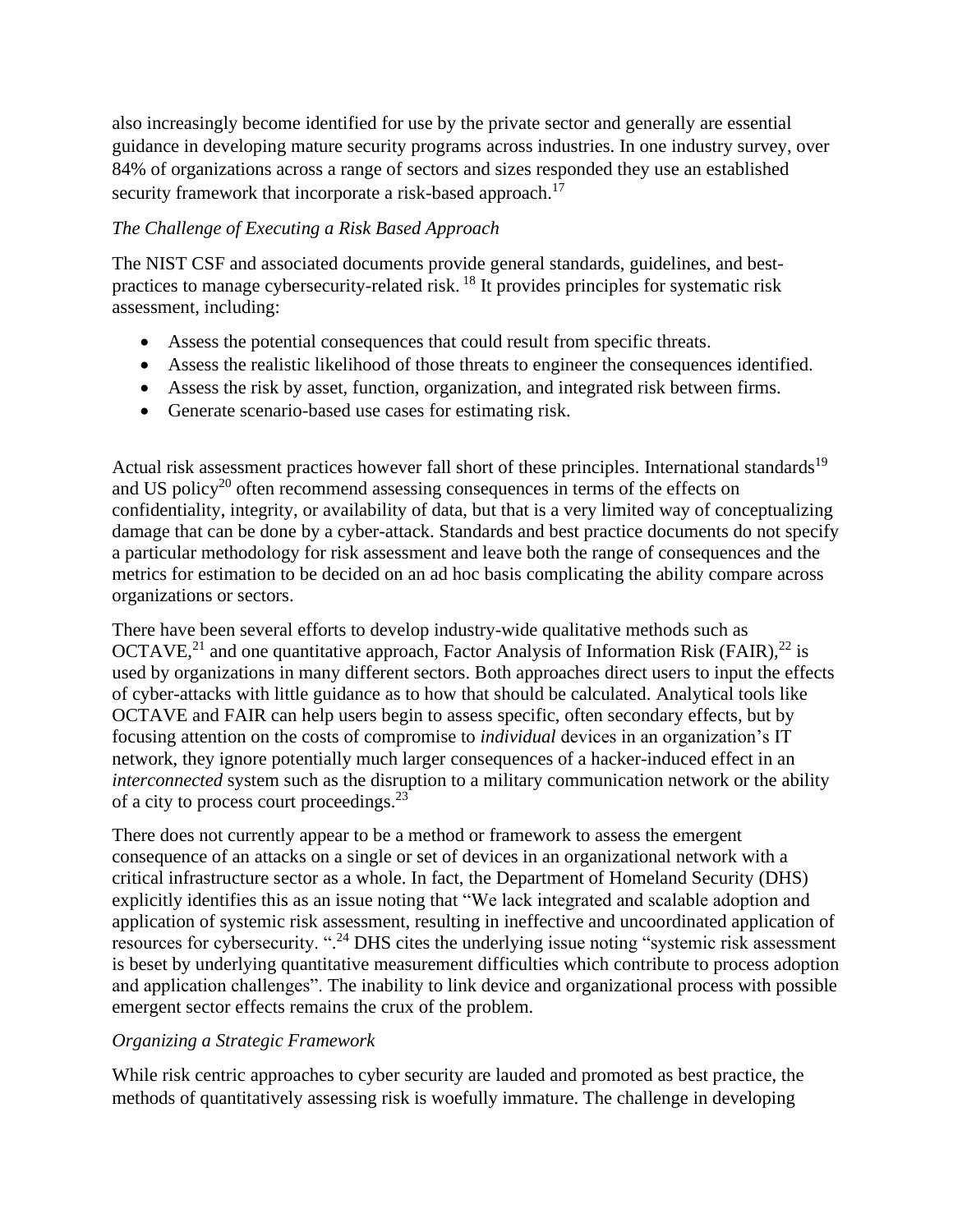suitable and readily adoptable approaches stems from (1) the lack of definition of cyber effects and methods for measuring them, (2) techniques for linking devices to organizational processes, and (3) assessing impacts within a larger interdependent system of organizations.<sup>25</sup> Taking the range of effect and tiers of impact (e.g device, organization, sector) into account, strategic risk is not about computing a value for a single device, but more broadly for the device, the human process it supports, and finally the emergent impact it has on interlinked systems outside of the initially targeted organization.

#### *Building a Foundation: Categorizing and Measuring Effect*

In keeping with the principles for risk assessment in the NIST Standard Framework, it is helpful to consider consequences on three levels: the IT assets that work together to support particular organizational functions, the organization as a whole, and the interconnected system or systems of which that organization is a part. The cyber risk assessment framework developed by the author and colleagues at the Center for International and Security Studies at Maryland (CISSM) differentiates between primary, secondary, and second-order effects.<sup>26</sup> Primary effects are the direct impacts to the target organization's data or IT-enabled operations. Cyber events can also cause secondary effects to the organization, such as the financial costs of replacing equipment damaged in an attack, labor hours to address the problem, a drop in the organization's stock price due to bad publicity from the attack, or a loss of confidence in the organization's ability to safeguard confidential data. Finally, they can cause second-order effects on individuals or organizations who rely on the targeted organization for some type of goods or services. These could include effects on the physical environment, the supply chain, or even on an individual's attitudes, preferences, or opinion deriving from the release of salacious information.

Academic research on methods for estimating and predicting the effects of cyber events tends to focus on narrowly defined questions and to use whatever data is most readily available. For example, most efforts to estimate the primary effects of disruptive cyber events have involved impacts on power grids, particularly reliability and operators' ability to manage power.<sup>27, 28</sup> They have also concentrated on the subset of potential attack scenarios involving the convergence of information technology (IT) and Operational Technology (OT) instead of considering a wider range of disruptive scenarios involving other types of business or mission function. This research provides some valuable insights into a category of cyber threats to critical infrastructure that is of great importance. Yet, it is difficult, if not impossible, to apply estimation methods developed for primary effects of disruptive attacks on the control systems of power grids to the vast array of other mission and business functions in different types of organizations and critical infrastructure sectors of interest to public officials and their private sector partners.

Few cyber analysts have tried to model primary effects of cyber-attacks on networks of IT assets that must work together to support organizational functions rather than treating them as isolated devices. Mussman et al. do part of what is needed.<sup>29</sup> They create graph models of IT devices supporting specific mission functions and discuss elements of an attack that affect severity, including length of disruption. However, they model the disruptive effects on individual devices instead of estimating impacts across a system of devices attached to a specific mission function. They also do not include a method for combining different features of an attack into a single scale that can be used to measure and compare different disruptive events. They also fail to provide a repeatable method for quantifying those impacts, which precludes generalizing their approach to a variety of organizations and networks.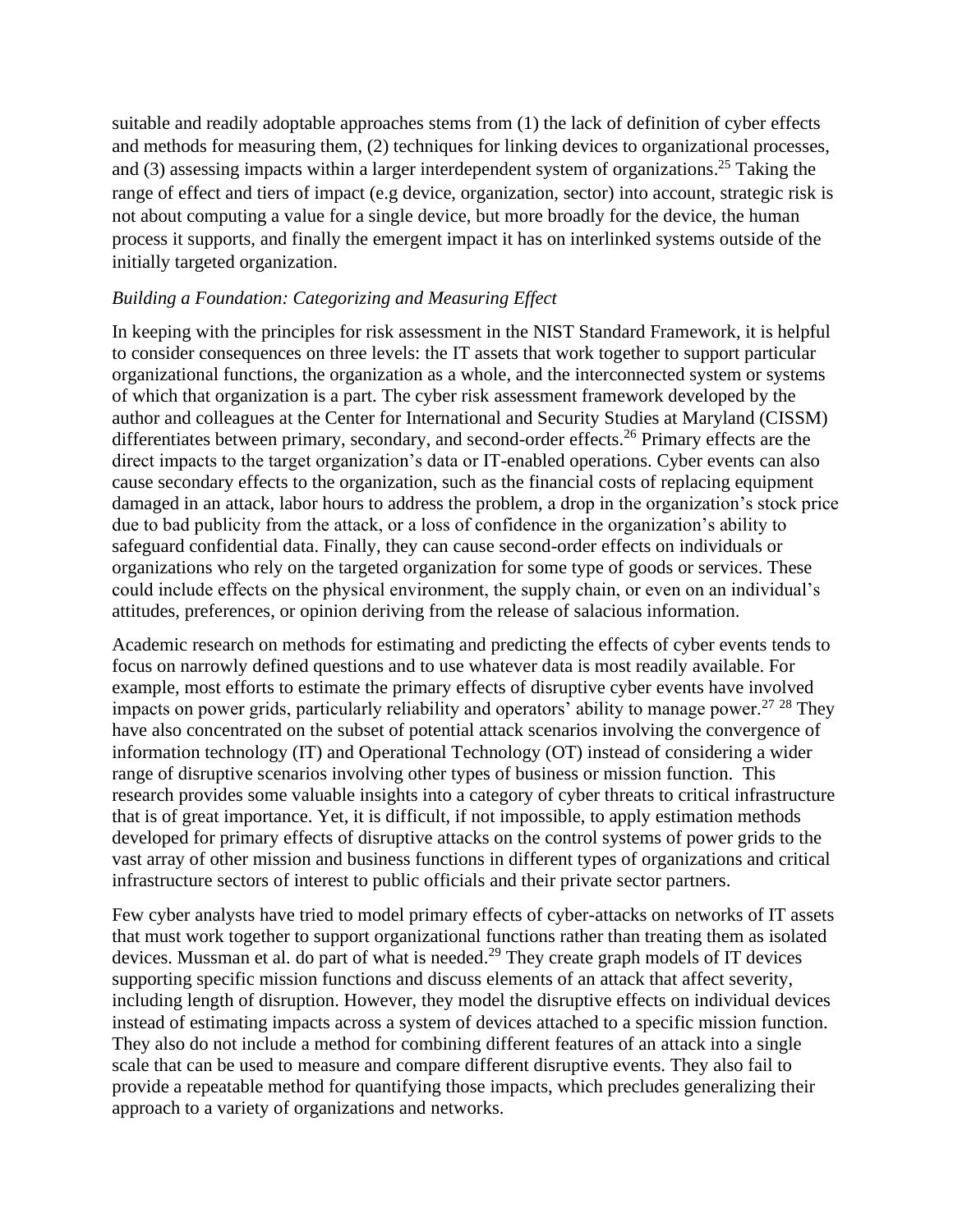Research on secondary effects over the past 15 years has involved different ways to measure the financial consequences of cyber-attacks on firms. Early efforts used publicly available financial data to assess how announced security breaches affected a company's share price<sup>30313233</sup> and value<sup>3435</sup>. Generally, this body of work has looked at publically available financial data, specifically share price, to estimate the market consequences of data breaches and some forms of disruptive cyber activity such as a distributed denial of service, but whose findings often are not useful to military planners or policy makers who are more broadly concerned on the ability to support a specific mission (e.g. communicate with troops in the field) or provide a public service (e.g. process court hearings).<sup>363738</sup>

Various types of second-order effects have also received attention. Researchers have assessed the macroeconomic effects to transportation networks $39$  and the impact hacking of autonomous vehicles would have on traffic congestion.<sup>40</sup>

Ideally, efforts to measure or predict the effects of cyber events for risk assessment or other purposes should use a comprehensive framework that considers primary, secondary, and secondorder effects using a standard methodology that can be applied to any type of organization or critical infrastructure sector. For example, in 2018 the NotPeyta ransomware encrypted thousands of devices at the Maersk Shipping Line.<sup>41</sup> The direct effects on devices in the network (e.g. loss of function) are one consequence impacting availability of specific devices. However, the primary availability problems lead to the inability to transit cargo and manage containers in yards, generating operational consequences exceeding \$200 million dollars.<sup>42</sup> Finally, the disruption to Port of Rotterdam where the cargo management system was down, led to logistic bottlenecks throughout central Europe impacting hundreds of other companies dependent on the logistics supply chain Maersk Line helped support. So, while the impacts of the cyber-attack on Maersk Line immediately impacted the availability of thousands of devices, the effects are tiered across multiple levels ll measured in different ways.

#### *Building a Foundation: Linking Devices to Organizational Processes*

Typical risk assessments often will start with a list of devices. Cyber threat scenarios are applied to each and often an estimate of likelihood and effect are made. Subsequent risk calculations are then computed and often visualized in some manner such as in a heat map. These approaches

will often provide a point estimate of risk for one type of effect, with the measurement of consequence ill-defined. This approach does not account for multiple devices working together to execute a specific mission function. For example, the ability of a airline to process incoming passengers in a terminal may not simply be tied to a single application server running the software, it includes the routers and switches needed to route the packets between the application server, and the client devices (laptop, scanners, etc) used by employees. Figure 1 illuminates that devices networked together work in a topology, which itself can be attacked in a myriad of ways (i.e Data wiper on the application server, resetting router to factory settings, or Figure 1: Devices as a Topology

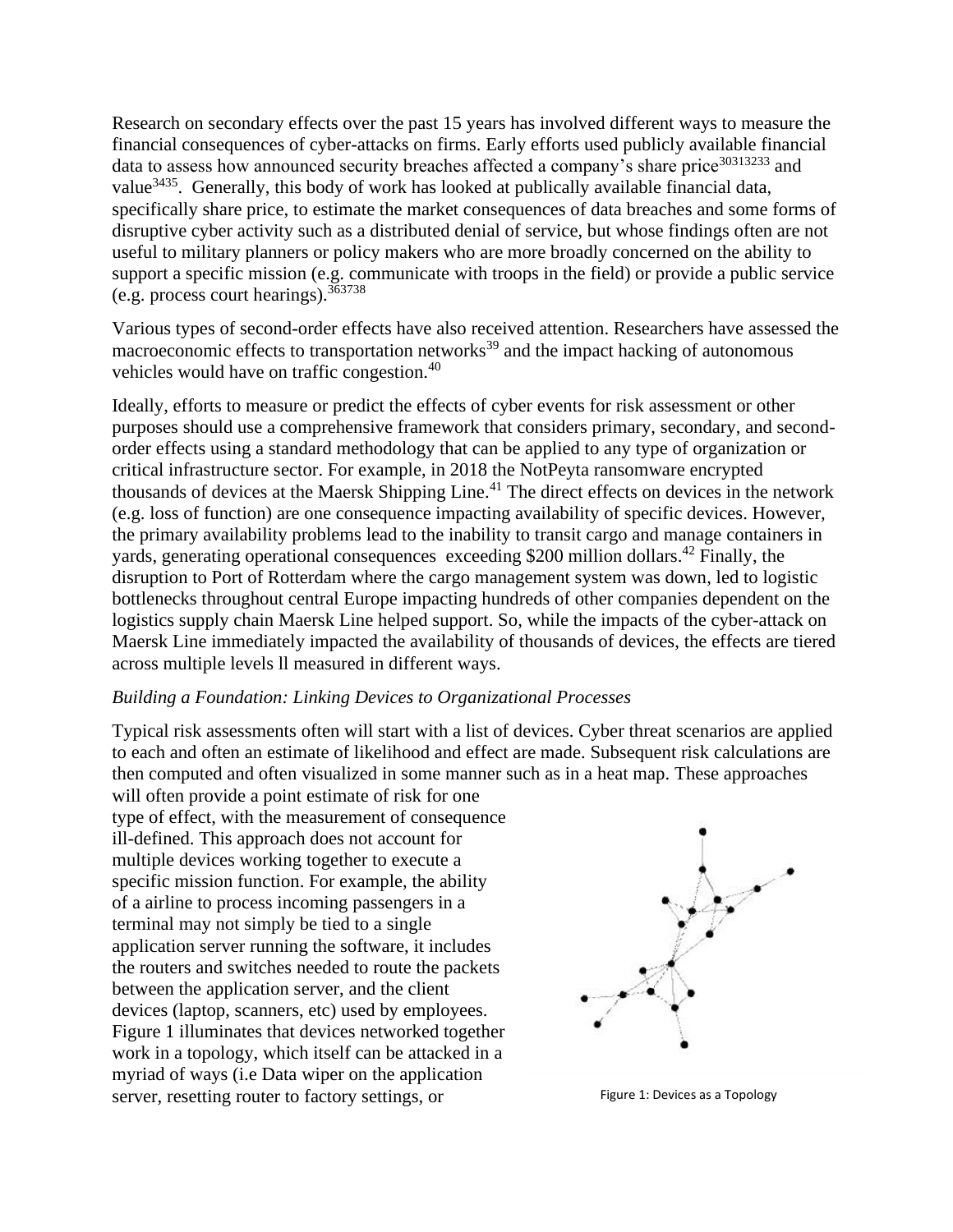ransomware on the client machines), each of which have differing vulnerabilities and consequences. With different consequences the measurement of severity will also need to change. Therefore, instead of a single measurement of consequence against a single machine, we need to account for a range of consequences against a topology which is tied to the human process it supports.

Finally, multiple processes are conducted by different departments and teams to produce a product or service. If a single process is viewed as a topology, then interlinked topologies create their own production chain. Expanding our previous example of air flight operations, an airline can check-in and board passengers, prepare an aircraft for flight, and communicate with the airport tower control to request a runway for takeoff. Therefore we need parts of our network to (1) check-in passengers, (2) we need our maintenance records system and other "Apron Handling Services" to ensure the safety of the aircraft, and (3) finally we need to communicate with the tower to allow us to take off. Linking those individual process topologies together in a representative production chain allows us to map information technology assets to the human defined production chains. If any of these processes noted in Figure 2 is impacted, a flight may not be allowed to take off. If in turn each process topology has a certain number of critical

devices of which its disruption causes an inability to have the process function, then the outage of specific critical devices such as a core router or application server in customer check-in could impede overall flight operations. This very scenario occurred in 2018 when a computer tied to passenger check-in and ticketing was disrupted by a "computer outage" leading to the grounding of all Delta airline operations.<sup>43</sup> A



Figure 2: Production Chain of Multiple Processes

similar flight disruption occurred to Southwest Airlines in 2019, when a third party venders systems went off line impeding the ability of pilots to work through flight plans.<sup>44</sup> In both cases different part of the production chain were impacted. For Delta, customer check in was disrupted due to the failure of technology causing a grounding of flights. In the Southwest example, "Apron Handling" services were disrupted when a  $3<sup>rd</sup>$  party vendor's system was disrupted. In both cases failure of systems caused the grounding of flights.

Computing risk for a complex organization cannot simply include computation of effect and likelihood for individual devices, as that ignores or at a minimum obfuscates the human processes they support. Therefore any measure of strategic effect needs start with the interconnections between devices supporting processes that link together to form a production chain. So, while one set of stakeholders, IT managers, might be concerned about the primary effects to the confidentiality, integrity, and accessibility of their devices and networks, another group, operations managers, are concerned about how those individual systems work together to support organizational operations. The loss of production, or in this case flight operations, generates lost revenue, remediation costs, brand effects, and possible legal challenges. These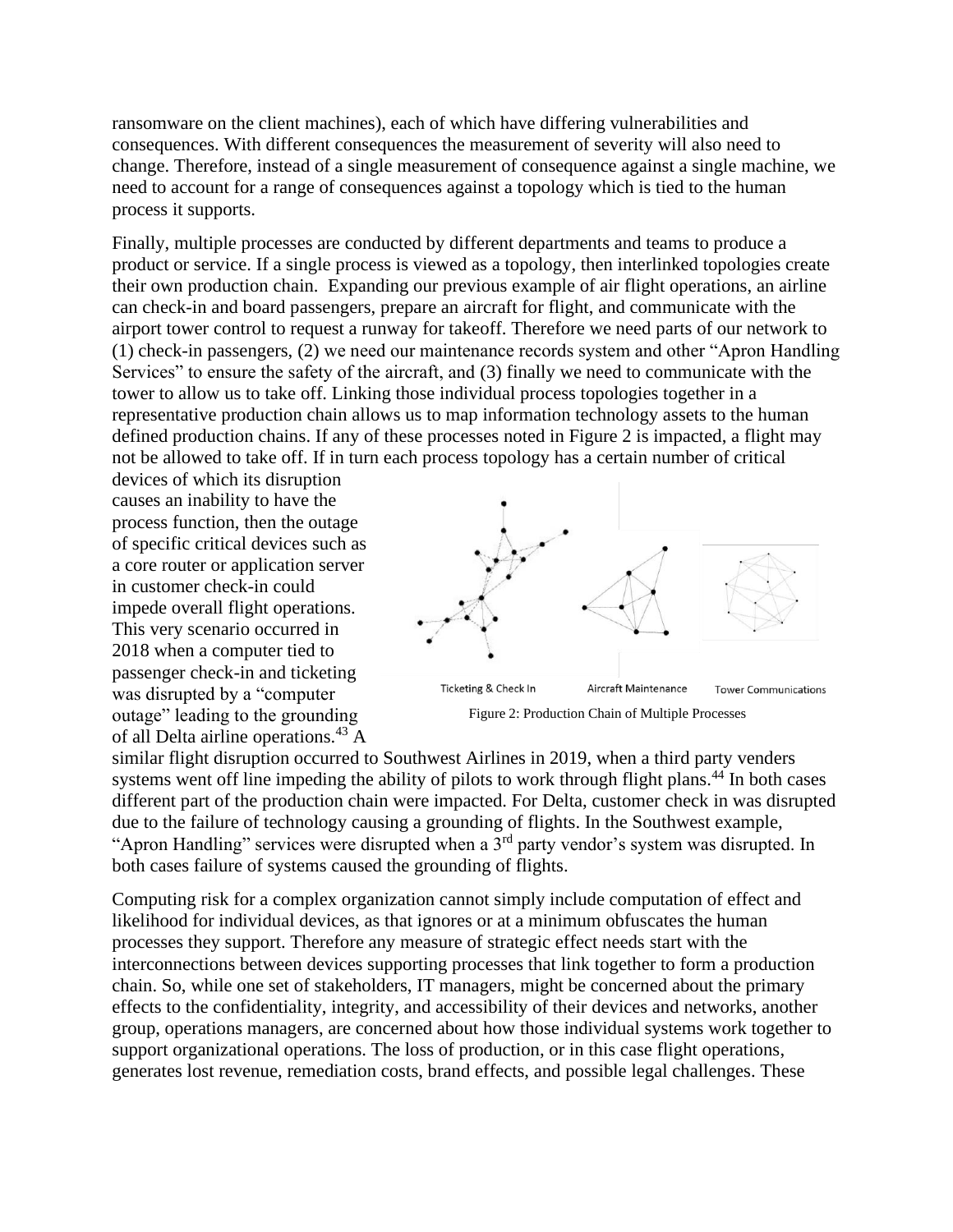consequences are measured differently than the primary effects we see on the devices themselves.

### *Building a Foundation: Assessing Impacts within a Larger Interdependent System*

Thus far we have discussed the need to expand our definition of cyber end effects and how to associate topologies of devices to the human defined services they support. How might we consider effects on organizational services, like disrupting flight operations in single airline with the larger effects in an entire critical infrastructure? The Cyber and Infrastructure Security Agency (CISA) is focused on attempting to answer this very question by restructuring the broad question of how to defend the broad critical infrastructure categories, by defining what they term "National Critical Functions" (NCF), with the goal of pinpointing specific operations within key industries that support the public interest.<sup>45</sup> For example, transportation companies might broadly be lumped into the PPD-21 definition of critical infrastructure, but not all devices in the myriad of commercial airline networks are of equal importance. For example, a computer impacted with ransomware in the human resources department of a major airline, is not likely generating the same level of concern as that same ransomware impacting ticketing systems or tower communications. CISA's NCF construct focuses on the key functions that support critical societal functions such as "Transport Cargo and Passengers by Air" providing better focus to the systems that represent the greatest concern. 46

So how do we begin to think through how devices, processes, and organizations create interdependent and emergent risk in an entire critical infrastructure? Often its useful to look at the relationships between organizations or entities where a disruption might be of concern to policy makers or industry leaders. In our example of air flight operations, we can look at a single part of the commercial airline sector. The Federal Emergency Management Agency (FEMA) divides the US into 10 regions. If we look only at data from the US Department of Transportation<sup>47</sup> for commercial air flights in 2019 and map the airports (vertices) and the volume of passengers (width of edges) we can visualize the interdependence of organizations in

a single critical infrastructure. Figure 3 provides a map of FEMA region 10 which includes the states of Alaska, Idaho, Oregon, and Washington. The colored edges between vertices represent specific airlines. I have colored three in particular: United Airlines (Green), Sky West (Purple), and South West (Blue), with all other airlines colored grey. Vertices size is a reflection of degree (e.g number of edge connections). If any of the airports in this model were disrupted we could quantify the impact of loss flights and connections by computing the importance (e.g centrality) of the airport in the graph structure with the share of passenger flights connecting that airport with others in the Figure 3: Commercial Air Flights in FEMA Region 10

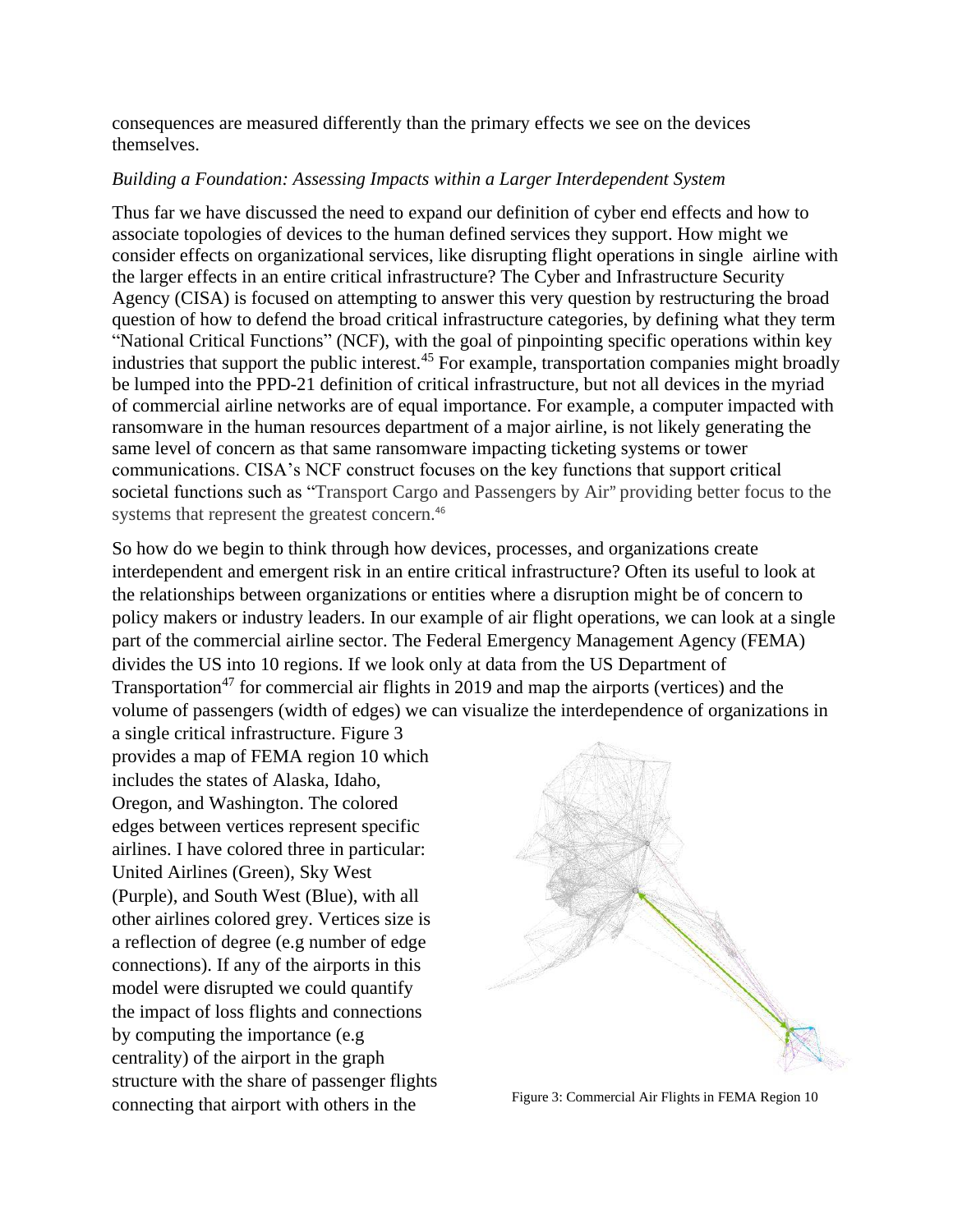region. If the operation of each airport is dependent upon a series of production chains executed by a combination of specific airlines and common airport infrastructure (e.g tower communications), an impact to any part of those chains can cause a disruption to a node in this organizational structure. For example, a ransomware incident in the United air ticketing system might ground all of the airline's flights. As United runs a highly significant percentage of all flights between Seattle and Anchorage, which themselves are the two most important vertices in this organizational structure, the large local effect on United's production chain translates to a potentially large strategic effect in FEMA region 10. Conversely, a ransomware attack against a small regional airline, like the attack on the RavnAir maintenance system<sup>48</sup> in 2019 that grounded flights, is unlikely to generate a large strategic effect given the small number of passengers they serve relative to all flights in the region.

This approach allows policy analysts and operational risk officers to identify key production chains, link processes to them and the specific devices supporting each. Attack scenarios that cause impacts to "critical" nodes (e.g. process can't function without it) cause cascading failure in the entire production chain which could lead to the loss of an entire node in the organizational map. Doing so provides a mechanism to link devices in specific airline or airport network infrastructure broader set of air flight operations provided in the region. This approach provides "connective tissue" between device (primary effect), production chain (secondary effect), and finally emergent sector level consequences (second order effect).

### *The Need for Methods in Measuring Strategic Risk*

US national cyber policy articulates a strategy of using a risk-based approach for improving security against cyber attacks. Both the executive and legislative branches identify the ability to prioritize along these lines as a key approach to reducing the benefits to threat actors who seek to disrupt critical services and organizational networks. Yet despite the broad policy consensus, there is a dearth of quantitative methods that enable the categorization and measurement of consequences between various tiers of analysis. In fact, the inability to link device, to process, to sector remains an enduring challenge in the cybersecurity field and a current issue for assessing strategic national risk. Efforts to develop such methods including work at the University of Maryland is underway and is being applied to a range of private sector projects to identify the strategic consequences to critical infrastructures such as air transport, pipeline infrastructure, and nuclear power plants.<sup>49</sup> In light of the growing volume and severity of disruptive attacks, such methodological advances are necessary to judge what remains a private problem versus a broader public concern.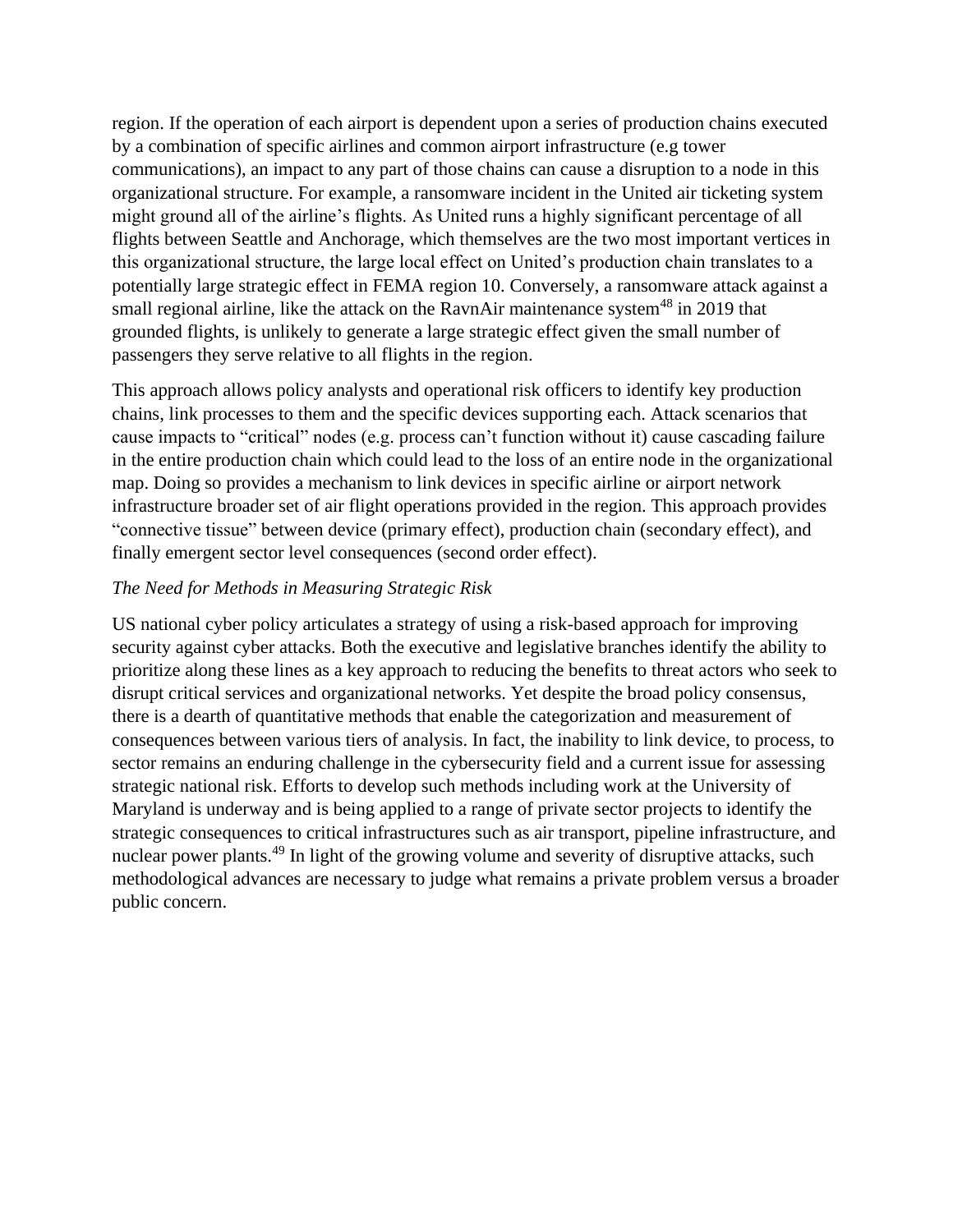```
5
"E-Government Act of 2002", PL 107-347, 2002
```
<https://www.govinfo.gov/app/details/PLAW-107publ347/>

<sup>6</sup> "Federal Information Security Modernization Act", PL 113-283, 2014,

<https://www.govinfo.gov/app/details/PLAW-107publ347/>

<sup>7</sup> "National Cyber Strategy", 2018, White House, [https://www.whitehouse.gov/wp](https://www.whitehouse.gov/wp-content/uploads/2018/09/National-Cyber-Strategy.pdf)[content/uploads/2018/09/National-Cyber-Strategy.pdf](https://www.whitehouse.gov/wp-content/uploads/2018/09/National-Cyber-Strategy.pdf)

<sup>8</sup> "Critical Infrastructure: Long-term Trends and Drivers and Their Implications for Emergency Management", June 2011, DHS,

[https://www.fema.gov/pdf/about/programs/oppa/critical\\_infrastructure\\_paper.pdf](https://www.fema.gov/pdf/about/programs/oppa/critical_infrastructure_paper.pdf)

<sup>9</sup> Seals, T "SAS 2019: Triton ICS Malware Hits a Second Victim", [https://threatpost.com/triton](https://threatpost.com/triton-ics-malware-second-victim/143658/)[ics-malware-second-victim/143658/](https://threatpost.com/triton-ics-malware-second-victim/143658/)

<sup>10</sup> "Alert (AA20-049A)<https://www.us-cert.gov/ncas/alerts/aa20-049a>

<sup>11</sup> "Presidential Policy Directive  $21$  – Critical Infrastructure Security and Resilience", White House, 2013,<https://www.govinfo.gov/app/details/PLAW-107publ347/>

<sup>12</sup> "Executive Order 13800: Strengthening the Cybersecurity of Federal Networks and Critical Infrastructure", White House, 2017

 $13$  Ibid

 $14$  Ibid

<sup>15</sup> "Framework for Improving Critical Infrastructure Cybersecurity Version 1.1", NIST, 2016, <https://nvlpubs.nist.gov/nistpubs/CSWP/NIST.CSWP.04162018.pdf>

 $16$  Ibid

<sup>17</sup> "Trends in Security Framework Adoption", 2016, [https://static.tenable.com/marketing/tenable](https://static.tenable.com/marketing/tenable-csf-report.pdf)[csf-report.pdf](https://static.tenable.com/marketing/tenable-csf-report.pdf)

<sup>18</sup> The NIST Cybersecurity Framework (CSF) was released in 2014 and updated in 2018. Both versions can be found at [https://www.nist.gov/cyberframework/framework.](https://www.nist.gov/cyberframework/framework)

<sup>19</sup> ISO 27001 "Information Security Management" [https://www.iso.org/isoiec-27001](https://www.iso.org/isoiec-27001-information-security.html) [information-security.html](https://www.iso.org/isoiec-27001-information-security.html)

 $20$  NIST SP 800-30 Rev 1, " Guide for Conducting Risk Assessments"

<sup>21</sup> <https://resources.sei.cmu.edu/library/asset-view.cfm?assetid=8419>

<sup>22</sup> <https://www.fairinstitute.org/>

<sup>23</sup> [https://www.ajc.com/news/local-govt--politics/one-atlanta-court-thousands-still-feeling-the](https://www.ajc.com/news/local-govt--politics/one-atlanta-court-thousands-still-feeling-the-sting-cyberattack/xhigfzmVnnt2UTEO998C5I/)[sting-cyberattack/xhigfzmVnnt2UTEO998C5I/](https://www.ajc.com/news/local-govt--politics/one-atlanta-court-thousands-still-feeling-the-sting-cyberattack/xhigfzmVnnt2UTEO998C5I/)

<sup>24</sup> "Cyber Risk Economics Capability Gaps Research Strategy", DHS, 2018, [https://www.dhs.gov/sites/default/files/publications/3950\\_CYRIE\\_Report\\_FINAL508.pdf](https://www.dhs.gov/sites/default/files/publications/3950_CYRIE_Report_FINAL508.pdf)

<sup>&</sup>lt;sup>1</sup> "Trends in Security Framework Adoption", 2016, [https://static.tenable.com/marketing/tenable](https://static.tenable.com/marketing/tenable-csf-report.pdf)[csf-report.pdf](https://static.tenable.com/marketing/tenable-csf-report.pdf)

<sup>&</sup>lt;sup>2</sup> "National Cyber Strategy", 2018, White House, [https://www.whitehouse.gov/wp](https://www.whitehouse.gov/wp-content/uploads/2018/09/National-Cyber-Strategy.pdf)[content/uploads/2018/09/National-Cyber-Strategy.pdf](https://www.whitehouse.gov/wp-content/uploads/2018/09/National-Cyber-Strategy.pdf)

<sup>&</sup>lt;sup>3</sup> "US Cyberspace Solarium Commission Report", 2020, US Congress, 2020, <https://www.solarium.gov/>

<sup>&</sup>lt;sup>4</sup> "E.O. 13833: Enhancing the Effectiveness of Agency Chief Information Officers", 2018, White House, [https://www.whitehouse.gov/presidential-actions/executive-order-enhancing](https://www.whitehouse.gov/presidential-actions/executive-order-enhancing-effectiveness-agency-chief-information-officers/)[effectiveness-agency-chief-information-officers/](https://www.whitehouse.gov/presidential-actions/executive-order-enhancing-effectiveness-agency-chief-information-officers/)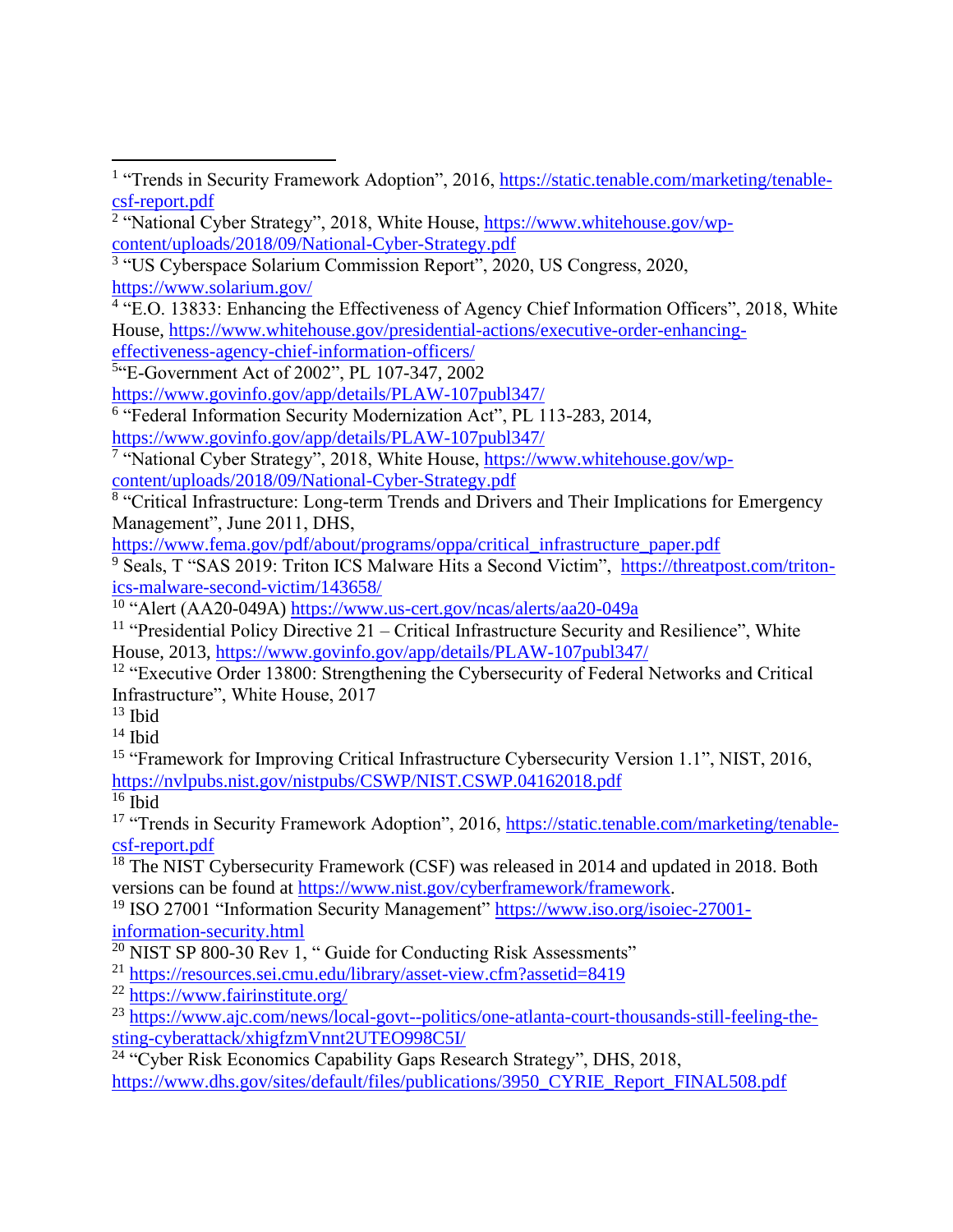<sup>25</sup> Harry, Charles, & Gallagher, Nancy "An Effects Centric Approach to Assessing Cybersecurity Risk, CISSM, 2019, [https://cissm.umd.edu/research-impact/publications/effects-centric](https://cissm.umd.edu/research-impact/publications/effects-centric-approach-assessing-cybersecurity-risk)[approach-assessing-cybersecurity-risk](https://cissm.umd.edu/research-impact/publications/effects-centric-approach-assessing-cybersecurity-risk)

<sup>26</sup> Harry, Charles, and Nancy Gallagher. "Classifying Cyber Events: A Proposed Taxonomy." *Journal of Information Warfare* 17, no. 3 (2018): 17.

<sup>27</sup> Kundur, Deepa, Xianyong Feng, Salman Mashayekh, Shan Liu, Takis Zourntos, and Karen L. Butler-Purry. "Towards modelling the impact of cyber attacks on a smart grid." *International Journal of Security and Networks* 6, no. 1 (2011): 2-13.

<sup>28</sup> Stamp, Jason, Annie McIntyre, and Bryan Ricardson. "Reliability impacts from cyber attack on electric power systems." In *2009 IEEE/PES Power Systems Conference and Exposition*, pp. 1-8. IEEE, 2009.

<sup>29</sup> Musman, Scott, Mike Tanner, Aaron Temin, Evan Elsaesser, and Lewis Loren. "Computing the impact of cyber attacks on complex missions." In *2011 IEEE International Systems Conference*, pp. 46-51. IEEE, 2011.

<sup>30</sup> Campbell, Katherine, Lawrence A. Gordon, Martin P. Loeb, and Lei Zhou. "The economic cost of publicly announced information security breaches: empirical evidence from the stock market." *Journal of Computer Security* 11, no. 3 (2003): 431-448.

<sup>31</sup> Acquisti, Alessandro, Allan Friedman, and Rahul Telang. "Is there a cost to privacy breaches? An event study." *ICIS 2006 Proceedings* (2006): 94.

<sup>32</sup>Cavusoglu, Huseyin, Birendra Mishra, and Srinivasan Raghunathan. "The effect of internet security breach announcements on market value: Capital market reactions for breached firms and internet security developers." *International Journal of Electronic Commerce* 9, no. 1 (2004): 70- 104.

<sup>33</sup> Garg, Ashish, Jeffrey Curtis, and Hilary Halper. "Quantifying the financial impact of IT security breaches." *Information Management & Computer Security* 11, no. 2 (2003): 74-83. <sup>34</sup> Aytes, Kregg, Steve Byers, and Mukunthan Santhanakrishnan. "The Economic Impact of Information Security Breaches: Firm Value and Intra-industry Effects." *AMCIS 2006 Proceedings* (2006): 399.

<sup>35</sup> Bolster, P., Pantalone, C. H., & Trahan, E. A. (2010). Security breaches and firm value. *Journal of Business Valuation and Economic Loss Analysis*, *5*(1).

<sup>36</sup> Hovav, Anat, and John D'Arcy. "The impact of denial-of-service attack announcements on the market value of firms." *Risk Management and Insurance Review* 6, no. 2 (2003): 97-121.

<sup>37</sup> Gordon, Lawrence A., Martin P. Loeb, and Lei Zhou. "The impact of information security breaches: Has there been a downward shift in costs?" *Journal of Computer Security* 19, no. 1 (2011): 33-56.

<sup>38</sup> Morse, Edward A., Vasant Raval, and John R. Wingender Jr. "Market price effects of data security breaches." *Information Security Journal: A Global Perspective* 20, no. 6 (2011): 263- 273.

<sup>39</sup> Santos, Joost R., Yacov Y. Haimes, and Chenyang Lian. "A framework for linking cybersecurity metrics to the modeling of macroeconomic interdependencies." *Risk Analysis: An International Journal* 27, no. 5 (2007): 1283-1297.

<sup>40</sup> Vivek, Skanda, David Yanni, Peter J. Yunker, and Jesse L. Silverberg. "Cyber-physical risks of hacked Internet-connected vehicles." *arXiv preprint arXiv:1903.00059* (2019).

<sup>41</sup> McQuade, M "The Untold Story of NotPeyta, The Most Devestating Cyberattack in History", Wired, 2018, [https://www.wired.com/story/notpetya-cyberattack-ukraine-russia-code-crashed](https://www.wired.com/story/notpetya-cyberattack-ukraine-russia-code-crashed-the-world/)[the-world/](https://www.wired.com/story/notpetya-cyberattack-ukraine-russia-code-crashed-the-world/)